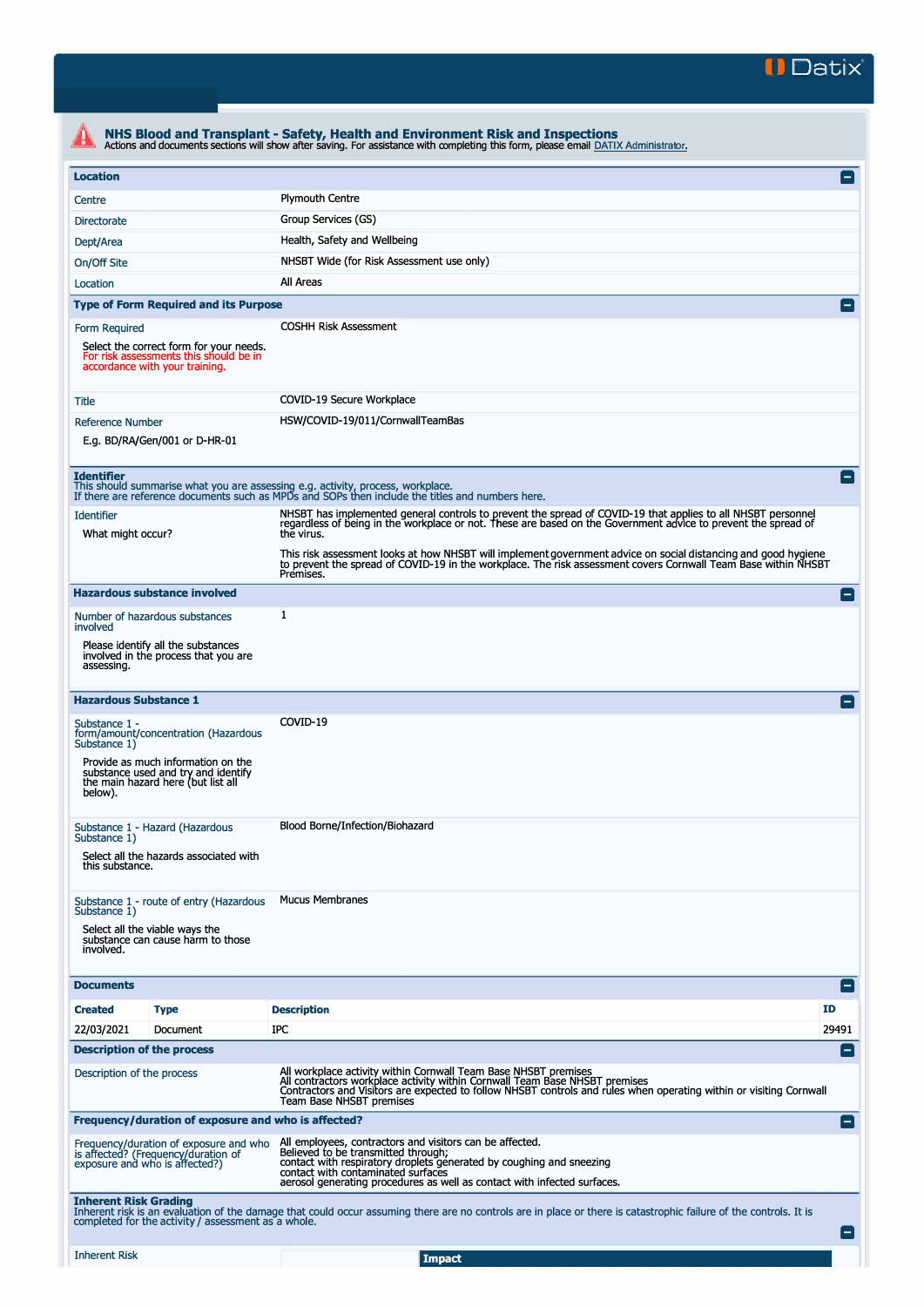| Red-Extreme<br>Orange-High<br>Yellow Moderate<br>Green-Low                                                                                                                                                                                                                                                                                                                                                | <b>Likelihood</b>                                                                                                                                                                                                                                                                                                                                                                                                                                                                                                                                                                                                                                                                                                                                                                                                                                                                                                                                                                                                                                                                                                                                                                                                                                                                                                                                                                                                                                                                                                                                                                                                                                                                                           | <b>Negligible</b>               | Minor      | Moderate                     | Major          | Catastrophic |  |
|-----------------------------------------------------------------------------------------------------------------------------------------------------------------------------------------------------------------------------------------------------------------------------------------------------------------------------------------------------------------------------------------------------------|-------------------------------------------------------------------------------------------------------------------------------------------------------------------------------------------------------------------------------------------------------------------------------------------------------------------------------------------------------------------------------------------------------------------------------------------------------------------------------------------------------------------------------------------------------------------------------------------------------------------------------------------------------------------------------------------------------------------------------------------------------------------------------------------------------------------------------------------------------------------------------------------------------------------------------------------------------------------------------------------------------------------------------------------------------------------------------------------------------------------------------------------------------------------------------------------------------------------------------------------------------------------------------------------------------------------------------------------------------------------------------------------------------------------------------------------------------------------------------------------------------------------------------------------------------------------------------------------------------------------------------------------------------------------------------------------------------------|---------------------------------|------------|------------------------------|----------------|--------------|--|
|                                                                                                                                                                                                                                                                                                                                                                                                           | <b>Almost Certain</b>                                                                                                                                                                                                                                                                                                                                                                                                                                                                                                                                                                                                                                                                                                                                                                                                                                                                                                                                                                                                                                                                                                                                                                                                                                                                                                                                                                                                                                                                                                                                                                                                                                                                                       | $\bigcirc$                      | $\bullet$  | $\bullet$                    | $\bullet$      | $\bullet$    |  |
|                                                                                                                                                                                                                                                                                                                                                                                                           | Likely                                                                                                                                                                                                                                                                                                                                                                                                                                                                                                                                                                                                                                                                                                                                                                                                                                                                                                                                                                                                                                                                                                                                                                                                                                                                                                                                                                                                                                                                                                                                                                                                                                                                                                      | $\bigcirc$                      | $\bullet$  | $\bullet$                    | $\bullet$      | $\bullet$    |  |
|                                                                                                                                                                                                                                                                                                                                                                                                           | <b>Possible</b>                                                                                                                                                                                                                                                                                                                                                                                                                                                                                                                                                                                                                                                                                                                                                                                                                                                                                                                                                                                                                                                                                                                                                                                                                                                                                                                                                                                                                                                                                                                                                                                                                                                                                             | $\bullet$                       | $\bigcirc$ | $\bullet$                    | $\bullet$      | $\bullet$    |  |
|                                                                                                                                                                                                                                                                                                                                                                                                           | <b>Unlikely</b>                                                                                                                                                                                                                                                                                                                                                                                                                                                                                                                                                                                                                                                                                                                                                                                                                                                                                                                                                                                                                                                                                                                                                                                                                                                                                                                                                                                                                                                                                                                                                                                                                                                                                             | $\bullet$                       | $\bigcirc$ | $\bigcirc$                   | $\bullet$      | $\bullet$    |  |
|                                                                                                                                                                                                                                                                                                                                                                                                           | Rare                                                                                                                                                                                                                                                                                                                                                                                                                                                                                                                                                                                                                                                                                                                                                                                                                                                                                                                                                                                                                                                                                                                                                                                                                                                                                                                                                                                                                                                                                                                                                                                                                                                                                                        | $\bullet$                       | $\bullet$  | $\bullet$                    | $\overline{O}$ | $\bigcirc$   |  |
|                                                                                                                                                                                                                                                                                                                                                                                                           |                                                                                                                                                                                                                                                                                                                                                                                                                                                                                                                                                                                                                                                                                                                                                                                                                                                                                                                                                                                                                                                                                                                                                                                                                                                                                                                                                                                                                                                                                                                                                                                                                                                                                                             | Rating (initial): 16<br>Extreme |            | <b>Risk level (initial):</b> |                |              |  |
| <b>Controls in place</b><br>Best practice is to directly link the controls to the hazards they are reducing and to list them in order of preference according to the hierarchy of control i.e.<br>eliminate, substitute, engineering controls, information, instruction (such as SOPs and SSW), training, supervision, health surveillance and Personal Protective<br>Equipment (PPE).<br>$\vert - \vert$ |                                                                                                                                                                                                                                                                                                                                                                                                                                                                                                                                                                                                                                                                                                                                                                                                                                                                                                                                                                                                                                                                                                                                                                                                                                                                                                                                                                                                                                                                                                                                                                                                                                                                                                             |                                 |            |                              |                |              |  |
| Controls in place                                                                                                                                                                                                                                                                                                                                                                                         | Personal controls at the team base.                                                                                                                                                                                                                                                                                                                                                                                                                                                                                                                                                                                                                                                                                                                                                                                                                                                                                                                                                                                                                                                                                                                                                                                                                                                                                                                                                                                                                                                                                                                                                                                                                                                                         |                                 |            |                              |                |              |  |
| E.G. "Gloves available to wear-YES"<br>For COSHH assessments please<br>consider other controls e.g. Health<br>Surveillance.                                                                                                                                                                                                                                                                               | - Colleagues know not report for work if showing any symptoms of COVID-19 symptoms include high temperature<br>and/or new and continuous cough or a loss of, or change in, your normal sense of taste or smell.<br>- Colleagues aware of other symptoms.<br>- Colleagues know to avoid contact with someone who is displaying symptoms of coronavirus (COVID-19).<br>-Colleagues know to avoid use of public transport, when possible.<br>-Avoid touching the face, particularly mouth, nose and eyes.<br>-Colleagues Wash hands regularly as per government and NHSBT advice:<br>- Upon entering and prior to leaving a workplace.<br>- Before and after eating or smoking.<br>- After coughing or sneezing.<br>- Colleagues maintain social distancing of 2m from others, whenever possible.<br>- Colleağues know how to implement good respiratory hygiene measures when coughing, sneezing, wiping or<br>blowing nose removing and putting on face coverings<br>- Colleagues take temperature on arrival and clean thermometer thoroughly after use.<br>- Colleagues use disposable tissues when coughing or sneezing and dispose of immediately after use into the<br>nearest waste bin or clinical waste bin<br>- All donor carers and nurses to be trained in how to wear, use and remove masks and training package to include<br>information on the hazard, risk and controls.<br>- Colleagues wear an appropriate Fluid Repellent Surgical Face Masks (FFP2) as required<br>- When on site, all Visitors / Contractors to sign in and out.<br>- Hand sanitiser stations / automatic dispensers are located around the<br>contractors to use whilst on site<br>Local Controls<br>SOCIAL DISTANCING |                                 |            |                              |                |              |  |
|                                                                                                                                                                                                                                                                                                                                                                                                           | - Daily communications to emphasise social distancing.<br>- Social distancing signage in place to remind staff about "hands face space"<br>- Office-based colleagues working from home, wherever possible<br>- Occupancy limits in place for maintaining social distance in separate areas to include where applicable<br>Garage area:<br>- With both the vehicles inside - limited to 8 persons.<br>- With one vehicle inside - limited to 10 persons.<br>- Stores - limited to 3 persons.<br>- Main Office - limited to 2 persons.<br>- Kitchen/ Staff Area - limited to 1 person.<br>- Other Offices - limited to 3 persons.<br>- Meeting Room - limited to 2 persons.                                                                                                                                                                                                                                                                                                                                                                                                                                                                                                                                                                                                                                                                                                                                                                                                                                                                                                                                                                                                                                   |                                 |            |                              |                |              |  |
|                                                                                                                                                                                                                                                                                                                                                                                                           | - Computers arranged to allow space between workstations - N/A to this team base.<br>- Computers arranged to avoid face to face working.<br>- Equipment moved to create wider walkways - N/A to this team base.<br>- Alternative work areas available for colleagues to work either in isolation or maintain 2m social distancing                                                                                                                                                                                                                                                                                                                                                                                                                                                                                                                                                                                                                                                                                                                                                                                                                                                                                                                                                                                                                                                                                                                                                                                                                                                                                                                                                                           |                                 |            |                              |                |              |  |
|                                                                                                                                                                                                                                                                                                                                                                                                           | CLEANING<br>- Cleaning equipment is available in work areas<br>- Gloves and apron worn when cleaning<br>- Ensure all shared touchpoints, inclusive of all items on cleaning checklist, are cleaned as detailed.<br>- Cleaning logs to be completed, signed, dated and records retained.                                                                                                                                                                                                                                                                                                                                                                                                                                                                                                                                                                                                                                                                                                                                                                                                                                                                                                                                                                                                                                                                                                                                                                                                                                                                                                                                                                                                                     |                                 |            |                              |                |              |  |
|                                                                                                                                                                                                                                                                                                                                                                                                           | <b>OTHER</b><br>- Good housekeeping and hygiene to be maintained in the workplace.<br>- Ventilation within the shared office areas<br>- Team reminded of social distancing by Covid champion and team supervisors/nurses when not wearing masks at<br>meal breaks.                                                                                                                                                                                                                                                                                                                                                                                                                                                                                                                                                                                                                                                                                                                                                                                                                                                                                                                                                                                                                                                                                                                                                                                                                                                                                                                                                                                                                                          |                                 |            |                              |                |              |  |
|                                                                                                                                                                                                                                                                                                                                                                                                           | - Team all wear masks in team base and have temperature taken prior to commencement of shift.<br>- One set of computers face to face, staff rarely sit at both computers, when they do face masks in place and there<br>is 2 meters between faces                                                                                                                                                                                                                                                                                                                                                                                                                                                                                                                                                                                                                                                                                                                                                                                                                                                                                                                                                                                                                                                                                                                                                                                                                                                                                                                                                                                                                                                           |                                 |            |                              |                |              |  |
|                                                                                                                                                                                                                                                                                                                                                                                                           | Managers must:<br>- Ensure these measures are implemented and maintained at all times.                                                                                                                                                                                                                                                                                                                                                                                                                                                                                                                                                                                                                                                                                                                                                                                                                                                                                                                                                                                                                                                                                                                                                                                                                                                                                                                                                                                                                                                                                                                                                                                                                      |                                 |            |                              |                |              |  |
|                                                                                                                                                                                                                                                                                                                                                                                                           | Review 29/09/2021 Line Manager happy with the controls in the team base.                                                                                                                                                                                                                                                                                                                                                                                                                                                                                                                                                                                                                                                                                                                                                                                                                                                                                                                                                                                                                                                                                                                                                                                                                                                                                                                                                                                                                                                                                                                                                                                                                                    |                                 |            |                              |                |              |  |
| <b>Emergency Preparedness</b>                                                                                                                                                                                                                                                                                                                                                                             |                                                                                                                                                                                                                                                                                                                                                                                                                                                                                                                                                                                                                                                                                                                                                                                                                                                                                                                                                                                                                                                                                                                                                                                                                                                                                                                                                                                                                                                                                                                                                                                                                                                                                                             |                                 |            |                              |                |              |  |
| Storage and disposal / accidental release<br>and fire fighting requirements                                                                                                                                                                                                                                                                                                                               | N/A                                                                                                                                                                                                                                                                                                                                                                                                                                                                                                                                                                                                                                                                                                                                                                                                                                                                                                                                                                                                                                                                                                                                                                                                                                                                                                                                                                                                                                                                                                                                                                                                                                                                                                         |                                 |            |                              |                |              |  |
| <b>First Aid Measures</b>                                                                                                                                                                                                                                                                                                                                                                                 | If individuals are displaying any symptoms of COVID -19 as listed above, inform the Line Manager, individual<br>concerned to go home and follow government quidelines.                                                                                                                                                                                                                                                                                                                                                                                                                                                                                                                                                                                                                                                                                                                                                                                                                                                                                                                                                                                                                                                                                                                                                                                                                                                                                                                                                                                                                                                                                                                                      |                                 |            |                              |                |              |  |
| <b>Final risk Grading</b><br>Residual risk is an evaluation of the damage that could occur after taking into account the effectiveness of current controls. It is completed for the activity /<br>assessment as a whole.                                                                                                                                                                                  |                                                                                                                                                                                                                                                                                                                                                                                                                                                                                                                                                                                                                                                                                                                                                                                                                                                                                                                                                                                                                                                                                                                                                                                                                                                                                                                                                                                                                                                                                                                                                                                                                                                                                                             |                                 |            |                              |                |              |  |

| assessment as a writter                                    |                       |                     |                |                       |           |              |  |
|------------------------------------------------------------|-----------------------|---------------------|----------------|-----------------------|-----------|--------------|--|
| <b>Residual Risk</b>                                       |                       | Impact              |                |                       |           |              |  |
| Red-Extreme<br>Orange-High<br>Yellow-Moderate<br>Green-Low | <b>Likelihood</b>     | <b>Negligible</b>   | <b>Minor</b>   | Moderate              | Major     | Catastrophic |  |
|                                                            | <b>Almost Certain</b> | $\bigcirc$          | $\bullet$      | $\bullet$             | $\bullet$ | $\bullet$    |  |
|                                                            | Likely                | $\bigcirc$          | $\bullet$      | $\bullet$             | $\bullet$ | $\bullet$    |  |
|                                                            | <b>Possible</b>       | $\bullet$           | $\overline{O}$ | $\bullet$             | $\bullet$ | $\bullet$    |  |
|                                                            | <b>Unlikely</b>       | $\bullet$           | $\overline{O}$ | $\bigcirc$            | $\bullet$ | $\bullet$    |  |
|                                                            | Rare                  | $\bullet$           | $\bullet$      | $\bullet$             | $\bullet$ | $\bigcirc$   |  |
|                                                            |                       | Rating (current): 4 |                | Risk level (current): |           |              |  |